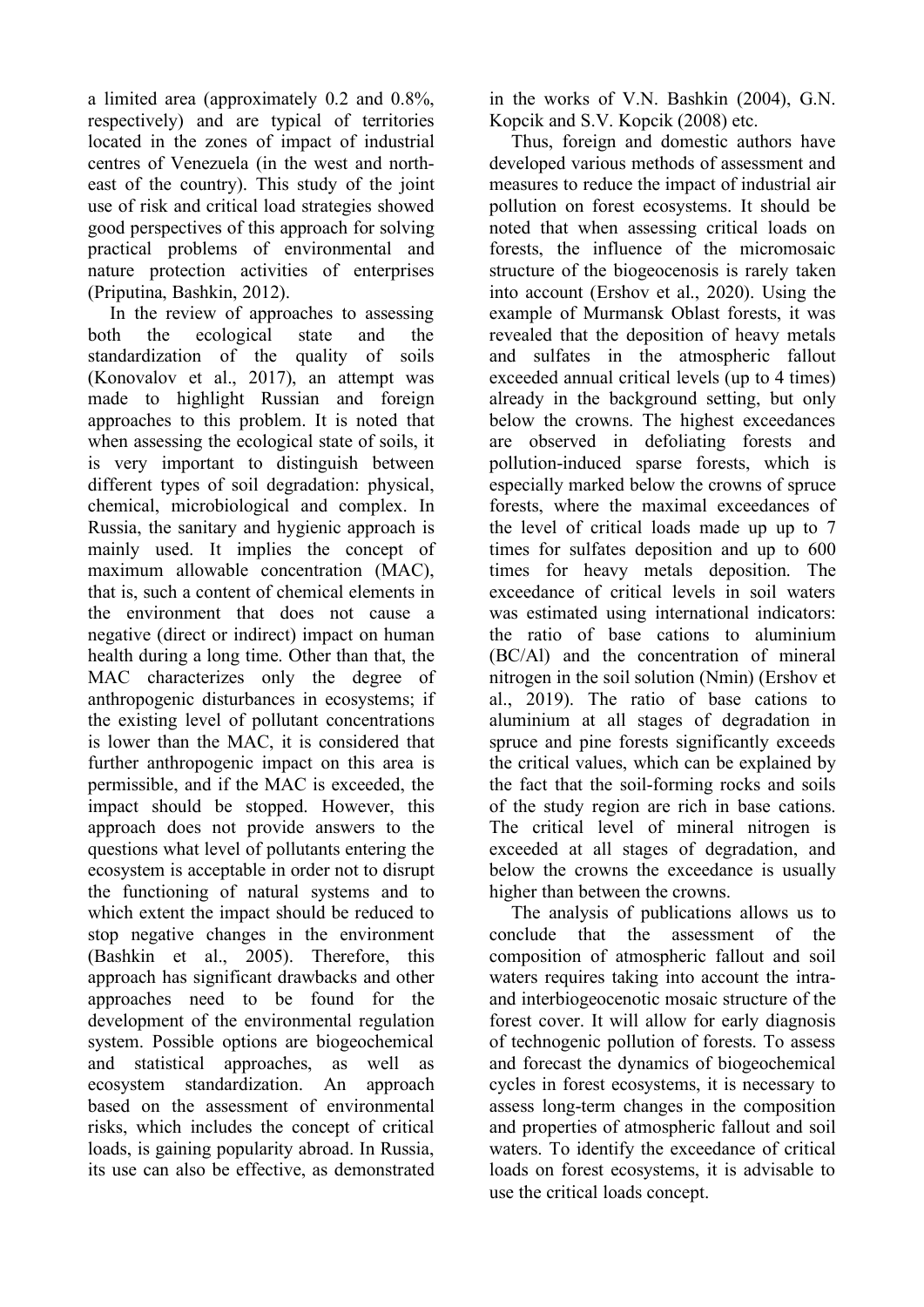## **ACKNOWLEDGEMENTS**

The study was carried out within the topic of the state assignment of Kola Scientific Center RAS No. АААА-А18-118021490070- 5

## **REFERENCES**

- Aber J.D., McDowell W., Nadelhoffer K.J. et al., Nitrogen saturation in temperate forest ecosystems, *BioScience*, 1998, Vol. 48, pp. 921-934.
- Anan'eva S.I., Belova E.A., Bulychev A.G. et al., *Kol'skaja gorno-metallurgicheskaja kompanija (promyshlennye ploshhadki «Nikel'» i «Zapoljarnyj»): vlijanie na nazemnye jekosistemy* (Kola mining and metallurgical company (Nickel and Zapolyarny industrial sites): impact on terrestrial ecosystems), Rjazan': NP "Golos gubernii", 2012, 92 p.
- Archegova I.B., Kuznecova E.G., Vlijanie drevesnyh rastenij na himicheskij sostav atmosfernyh osadkov v processe vosstanovlenija srednetaezhnyh lesov (The influence of woody plants on the chemical composition of precipitation during the restoration of mid-taiga forests), *Lesovedenie*, 2011, No 3, pp. 34-43.
- Artemkina N.A., Gorbacheva T.T., Lukina N.V., Nizkomolekuljarnye organicheskie kisloty v pochvennyh vodah lesov Kol'skogo poluostrova (Low molecular weight organic acids in the soil waters of forests of the Kola Peninsula), *Lesovedenie*, 2008, No 6, pp. 37-44.
- Artemkina N.A., Gorbacheva T.T., Lukina N.V., Nizkomolekuljarnye organicheskie kisloty v pochvennyh vodah lesov Kol'skogo poluostrova v uslovijah vozdushnogo promyshlennogo zagrjaznenija (Low molecular weight organic acids in the soil waters of the forests of the Kola Peninsula under industrial air pollution), *Lesovedenie*, 2011, No 4, pp. 21-29.
- Bahmet O.N., Fedorec N.G., Lastochkina V.G., *Himicheskij sostav atmosfernyh osadkov i pochvennyh vod Karelii,*  Petrozavodsk: Karel'skij nauchnyj centr RAN, 2011, 34 р.
- Balestrini R., Arisci S., Brizzio M.C., Mosello R., Rogora M., Tagliaferri A., Dry deposition of particles and canopy

exchange: comparison of wet, bulk and throughfall deposition at five forest sites in Italy, *Atmospheric Environment*, 2007, Vol. 41, pp. 745-756.

- Bashkin V.N., Kurbatov A.A., Priputina I.V., Pokazateli kriticheskih nagruzok vmesto PDK (Indicators of critical loads instead of MPC), *Jekologija i promyshlennost' Rossii*, 2005, No 8, pp. 25-29.
- Bashkin V.N., Kurbatova A.S., Savin D.S., Metodologicheskie osnovy ocenki kriticheskih nagruzok polljutantov na gorodskie jekosistemy (Methodological basis for assessing the critical loads of pollutants on urban ecosystems), Moscow: *NIiPI Jekologii goroda*, 2004.
- Boudot J.P., Becquer T., Merlet D., Rouiller J., Aluminum toxicity in declining forests: A general overview with a seasonal assessment in a silver fir forest in the Vosges mountains (France), *Annales des Sciences Forestieres*, 1994, Vol. 51, pp. 27-51.
- Cvetkov V.F., Cvetkov I.V., *Promyshlennoe zagrjaznenie okruzhajushhej sredy i les*  (Industrial pollution and forest), Arhangel'sk: IPC SAFU, 2012, 312 p.
- Dauval'ter V.A., Dauval'ter M.V., Saltan N.V., Semenov E.N., Vlijanie vybrosov gorno-metallurgicheskogo kombinata na himicheskij sostav atmosfernyh vypadenij (Monchegorskij poligon) (Influence of emissions from a mining and smelting plant on the chemical composition of atmospheric deposition (Monchegorsk test site), *Geojekologija,* 2009, No 3, pp. 228- 240.
- De Vries W, Reinds G.J., Vel E., Intensive monitoring of forest ecosystems in Europe 2: atmospheric deposition and its impacts on soil solution chemistry, *Forest Ecology and Management*, 2003, Vol. 174, pp. 97- 115.
- De Vries W., Reinds G.J., van Kerkvoorde M.A., Hendriks C.M.A., Leeters E.E.J.M., Gross C.P., Voogd J.C.H., Vel E.M., *Intensive Monitoring of Forest Ecosystems in Europe*, Technical Report 2000, UN/ECE, EC, Forest Intensive Monitoring Coordinating Institute.
- De Vries, W., Dobbertin M.H., Solberg S., van Dobben H.F., Schaub M., Impacts of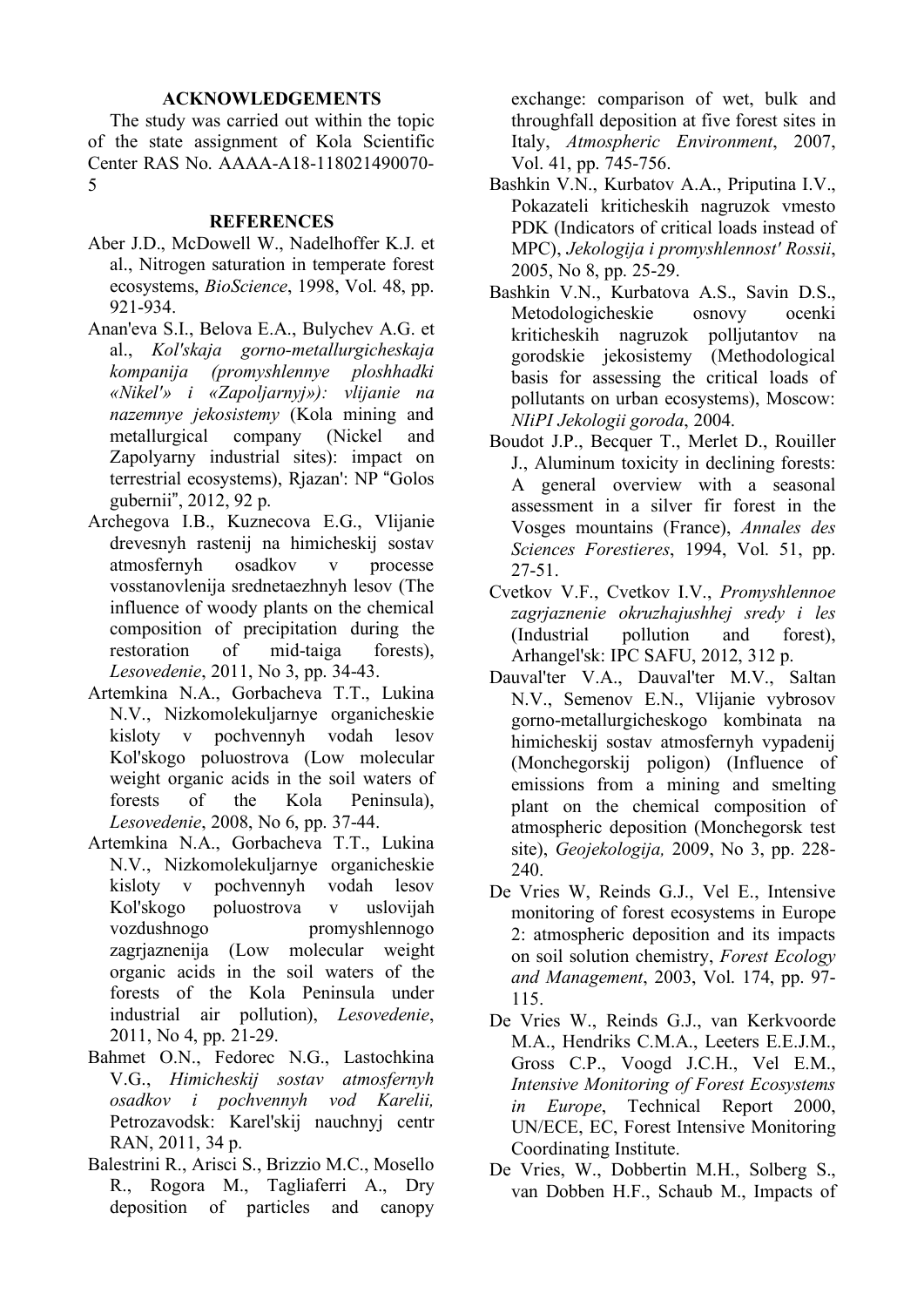acid deposition, ozone exposure and weather condition on forest ecosystem in Europe: an overview, *Plant Soil*, 2014, 380, pp. 1-45.

- Demakov Ju.P., Isaev V.L., Vlijanie ajeral'nogo postuplenija veshhestv na ih krugovorot v lesnyh jekosistemah (The effect of aerial intake of substances on their cycle in forest ecosystems), *Vestnik Povolzhskogo gosudarstvennogo tehnologicheskogo universiteta. Serija "Les. Jekologija. Prirodopol'zovanie"*, Joshkar-Ola, 2015, No 1, pp. 66-86.
- Derjabina L.V., Peretykin A.A., Zoobentos kak indikator jekologicheskogo sostojanija prirodnoj oblasti Shershnjovskogo vodohranilishha v ijule-avguste 2012-2013 godov (Zoobenthos as an indicator of the ecological state of the natural area of the Shershnevsky reservoir in July-August 2012-2013), *Vestnik Cheljabinskogo gosudarstvennogo universiteta*, 2015, No 21, pp. 99-102.
- Derome J., Lukina N., Interaction between environmental pollution and landcover/land-use change in Arctic areas, *Eurasian Arctic land cover and land use in a changing climate* (Gutman G., Reissell A., eds.), Netherlands: Springer, 2010, pp. 269-290.
- Engardt M., Simpson D., Schwikowski M., Granat L., Deposition of sulphur and nitrogen in Europe 1900-2050. Model calculations and comparison to historical observations, *Tellus B: Chemical and Physical Meteorology*, 2017, Vol. 69, Article 1328945.
- Ershov V.V., Lukina N.V., Danilova M.A., Isaeva L.G., Suhareva T.A., Smirnov V.Je., Ocenka sostava dozhdevyh vypadenij v hvojnyh lesah na severnom predele rasprostranenija pri ajerotehnogennom zagrjaznenii (Assessment of the Composition of Rain Precipitation in Coniferous Forests at the Northern Limit of Their Distribution under the Conditions of Aerotechnogenic Pollution), *Jekologija*, 2020, No 4, pp. 265-274.
- Еrshov V.V., Lukina N.V., Orlova M.A., Isaeva L.G., Smirnov V.Je., Gorbacheva T.T., Ocenka dinamiki sostava pochvennyh

vod severotaezhnyh lesov pri snizhenii ajerotehnogennogo zagrjaznenija vybrosami medno-nikelevogo kombinata (Assessment of Soil-Water Composition Dynamics in the North Taiga Forests upon the Reduction of Industrial Air Pollution by Emissions of a Copper–Nickel Smelter), *Sibirskij jekologicheskij zhurnal*, 2019. No 1. pp. 119-132.

- Ershov V.V., Lukina N.V., Orlova M.A., Zukert N.V., Dynamics of Snowmelt Water Composition in Conifer Forests Exposed to airborne industrial Pollution, *Rus. J. of Ecology*, 2016, Vol. 47, No 1, pp. 46-52.
- Evdokimova G.A., Kislyh E.E., Mozgova N.P., *Biologicheskaja aktivnost' pochv v uslovijah ajerotehnogennogo zagrjaznenija na Krajnem Severe* (Biological activity of soils under conditions of aerotechnogenic pollution in the Far North), Leningrad, 1984, 121 p.
- Ferm M., Granat L., Engardt M., Pihl Karlsson G., Danielsson H., Karlsson P.E., Hansen K., Wet deposition of ammonium, nitrate and non-sea-salt sulphate in Sweden 1955 through 2017, *Atmospheric Environment: X*, 2019, Vol. 2, pp. 1-10.
- Ferretti M., Beuker E., Calatayud V., Canullo R., Dobbertin M., Eichhorn J., Neumann M., Roskams P., Schaub M., Data quality in field surveys: Methods and results for tree condition, phenology, growth, plant diversity and foliar injury due to ozone. In: *Forest Monitoring*, Edition: 1, Chapter: 21, UK: Elsevier, pp. 397-414.
- Foy C.D., Plant adaptation to acid, aluminium-toxic soils, *Communications in Soil Science and Plant Analysis*, 1988, Vol. 19, pp. 959-987.
- Glazovskaja M.A., Opyt klassifikacii pochv mira po ustojchivosti k tehnogennym kislotnym vozdejstvijam (Experience in the classification of world soils for resistance to technogenic acid influences), *Pochvovedenie*, 1990, No 9, pp. 82-96.
- Glazovskaja M.A., Principy klassifikacii pochv po opasnosti ih zagrjaznenija tjazhelymi metallami (Principles for the classification of soils by the danger of their pollution by heavy metals), *Biol. Nauki*, 1989, No 9, pp. 38-47.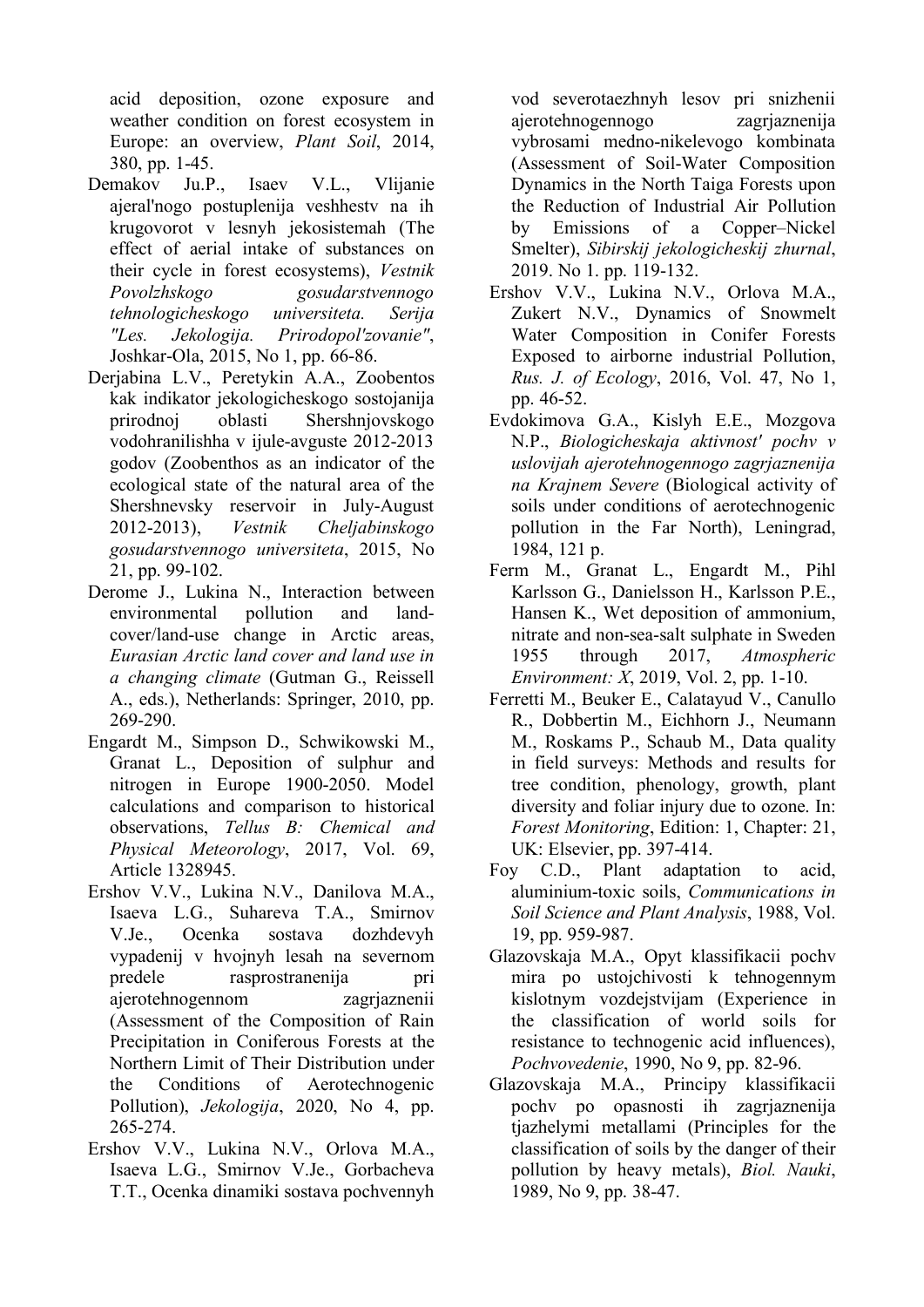- Glazovskaja M.A., Problemy i metody ocenki jekologo-geohimicheskoj ustojchivosti pochv i pochvennogo pokrova k tehnogennym vozdejstvijam (Problems and methods for assessing the ecological and geochemical resistance of soils and soil cover to technogenic impacts), *Pochvovedenie*, 1999, No 1, pp. 114-124.
- Glazovskij N.F., Zlobina A.I., Uchvatov V.P., Himicheskij sostav snezhnogo pokrova nekotoryh rajonov Verhneokskogo bassejna (The chemical composition of the snow cover in some areas of the Upper Oka basin), *Regional'nyj jekologicheskij monitoring*, Moscow, Nauka, 1983, pp. 67–86.
- Godbold D.L., Dictus K., Hüttermann A., Influence of aluminum and nitrate on root growth and mineral nutrition of Norway spruce (Picea abies) seedlings, *Canadian Journal of Forest Research*, 1988, Vol. 18, pp. 1167-1171.
- Godbold D.L., Hüttermann A., Aluminium toxicity and forest decline, *Proceedings of the National Academy of Sciences of the United States of America*, 1988, Vol. 85, pp. 3888-3892.
- Godbold D.L., Kettner C., Use of root length elongation studies to determine aluminium and lead toxicity in Picea abies seedlings, *Journal of Plant Physiology*, 1991, Vol. 138, pp. 231-235.
- Graf Pannatier E., Walthert L., Blaser P., Soil solution chemistry in acid forest soils: Are the BC: Al ratios as critical as expected in Switzerland, *Journal of Plant Nutrition and Soil Science*, Vol. 164, pp. 160-168.
- Gundersen P., Nitrogen deposition and the forest nitrogen cycle: Role of denitrification, *Forest Ecology and Management*, 1991, Vol. 44, pp. 15-28.
- Gundersen P., Sevel L., Christiansen J.R. et al., Do indicators of nitrogen retention and leaching differ between coniferous and broadleaved forests in Denmark, *Forest Ecology and Management*, 2009, Vol. 258, pp. 1137-1146.
- Hansen K., Vesterdal L., Bastrup-Birk A., Bille-Hansen J., Are Indicators for Critical Load Exceedance Related to Forest Condition, *Water, Air & Soil Pollution*, Vol. 183, pp. 293-308.
- Helmisaari H.-S., Mälkönen E., Acidity and nutrient content of throughfall and soil leachate in three Pinus sylvestris stands, *Scandinav. J. of Forest Research*, 1989, Vol. 4, Issue 1–4, pp.13-28.
- Herrmann M., Pust J., Pott R., The chemical composition of throughfall beneath oak, birch and pine canopies in Northwest Germany, *Plant Ecology*, 2006, Vol. 184, pp. 273-285.
- Hrustaleva M.A., *Jekogeohimija morennyh landshaftov centra Russkoj ravniny*  (Ecogeochemistry of moraine landscapes in the center of the Russian Plain), Moscow: Tehnopoligrafcentr, 2002, 315 p.
- IPCC (2007) Climate Change 2007: *The Physical Science Basis. Contribution of Working Group I to the Fourth Assessment Report of the Intergovernmental Panel on Climate Change*, Cambridge University Press, Cambridge, United Kingdom and New York, NY, USA.
- Jakovljevic T., Marchetto A., Lovreškov L. et al., Assessment of Atmospheric Deposition and Vitality Indicators in Mediterranean Forest Ecosystems, *Sustainability*, 2019, Vol. 11, pp. 1-23.
- Jarmishko V.T., Jarmishko M.A., Vlijanie pozharov i atmosfernogo zagrjaznenija na strukturu i produktivnost' napochvennogo pokrova i travjano-kustarnichkovogo jarusa sosnovyh lesov na evropejskom severe Rossii (The effect of fires and atmospheric pollution on the structure and productivity of the soil cover and grassshrub layer of pine forests in the European north of Russia), *Rastitel'nye resursy*, 2002, Vol. 38, Issue 2, pp. 40-54.
- Jarmishko V.T., Ocenka sostojanija podzemnyh organov rastenij v uslovijah promyshlennogo zagrjaznenija (Assessment of the state of the underground organs of plants under industrial pollution), *Vlijanie promyshlennyh predprijatij na okruzhajushhuju sredu*: *Tez. dokl. na Vsesojuz. Shkole* (The impact of industrial enterprises on the environment: Abstracts at the All-Union School)*,* Zvenigorod, Pushhino, 1984, pp. 230-231.
- Johnson J., Graf Pannatier E., Carnicelli S. et al., The response of soil solution chemistry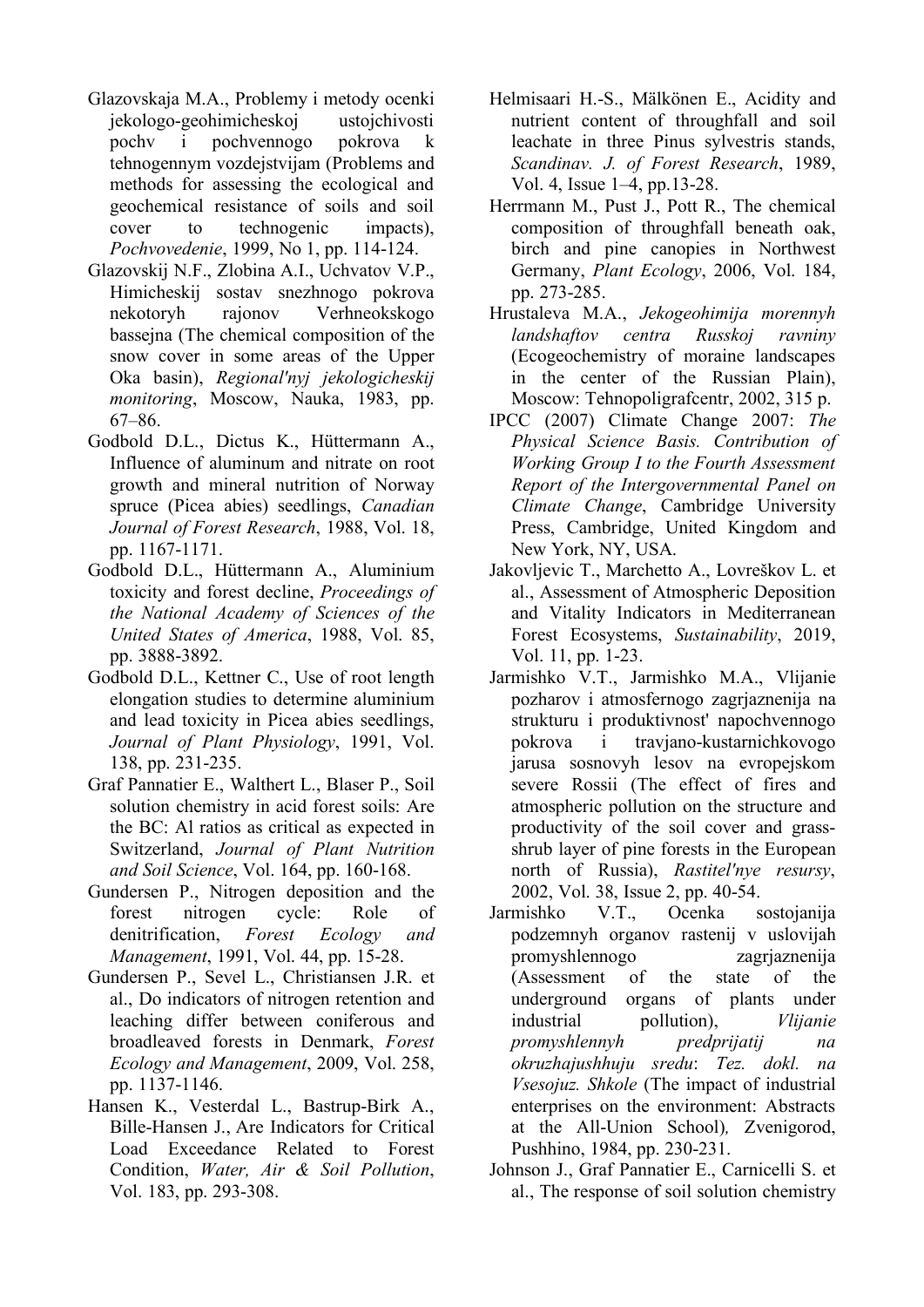in European forests to decreasing acid deposition, *Global Change Biology*, 2018, Vol. 24, pp. 3603-3619.

- Karaban' R.T., Nazarov I.M., Rudneva I.A., Sisigina T.I., O nakoplenii nikelja v pochve i drevesnoj rastitel'nosti lesonasazhdenij, proizrastajushhih vokrug predprijatij cvetnoj metallurgii (On the accumulation of nickel in the soil and woody vegetation of forest stands growing around non-ferrous metallurgy enterprises), *Migracija zagrjaznjajushhih veshhestv v pochvah i sopredel'nyh sredah*, Leningrad, 1985, pp. 109-117.
- Karpachevskij L.O., *Les i lesnye pochvy*  (Forest and forest soils). Moscow: Lesnaja promyshlennost', 1981, 264 p.
- Karpuhin A.I., Jashin I.M., Chernikov V.A., Formirovanie i migracija kompleksov vodorastvorimyh organicheskih veshhestv s ionami tjazhelyh metallov v taezhnyh landshaftah Evropejskogo Severa (Formation and migration of complexes of water-soluble organic substances with heavy metal ions in the taiga landscapes of the European North), *Izvestija TSHA*, 1993, Issue. 2, pp. 107-126.
- Kashulina G., Caritat P., Reimann C., Snow and rain chemistry around the "Severonikel" industrial complex, NW Russia: Current status and retrospective analysis, *Atmospheric Environment*, 2014, Vol. 89, рр. 672-682.
- *Kislotnye osadki i lesnye pochvy* (Acid rain and forest soils), Eds: Nikonov V.V., Kopcik G.N., Apatity: KNTS RAN, 1999, 320 p.
- Kljuev N.N., Jakovenko L.M., "Grjaznye" goroda Rossii: faktory, opredeljajushhie zagrjaznenie atmosfernogo vozduha ("Dirty" cities in Russia: factors determining air pollution), *Vestnik Rossijskogo universiteta druzhby narodov. Serija jekologija i bezopasnost'*, 2018, Vol. 26, No 2, pp. 237-250.
- Konovalov A.G., Risnik D.V., Levich A.P., Fursova P.V., Obzor podhodov k ocenke jekologicheskogo sostojanija i normirovaniju kachestva pochv (Overview of approaches to environmental assessment and soil quality regulation),

*Mezhdisciplinarnyj nauchnyj i prikladnoj zhurnal "Biosfera",* 2017, Vol. 9, No 3.

- Kopanev I.D., *Klimaticheskie aspekty izuchenija snezhnogo pokrova* (Climatic aspects of the study of snow cover), Leningrad, Gidrometeoizdat, 1982, 239 p.
- Kopcik G.N., Lukina N.V., Smirnova I.E., Vlijanie atmosfernogo promyshlennogo zagrjaznenija na sostav pochvennyh rastvorov podzolov (The effect of atmospheric industrial pollution on the composition of soil solutions of podzols), *Pochvovedenie*, 2007, No 2, pp. 223-234.
- Kopcik G.N., Ustojchivost' lesnyh pochv k atmosfernomu zagrjaznenii (Resistance of forest soils to atmospheric pollution), Moscow: *Lesovedenie*, 2004, No 4, pp. 61- 71.
- Kopcik S.V., Kopcik G.N., Aljabina I.O., Ocenka riska izbytochnogo postuplenija soedinenij sery v nazemnye jekosistemy Kol'skogo poluostrova (Assessment of the risk of excess intake of sulfur compounds in terrestrial ecosystems of the Kola Peninsula), *Jekologija*, 2008, No 5, pp. 347-356.
- Korhola A., Weckstrom J., Nyman M., Predicting the long-term acidification trends in small subarctic lakes using diatoms, *Journal of Applied Ecology*, 1999, Vol. 36, рр. 1021-1034.
- Kowalska, A., Astel A., Boczoń A., Polkowska Ż., Atmospheric deposition in coniferous and deciduous tree stands in Poland, *Atmospheric Environment*, 2016, Vol. 133, pp. 145-155.
- Kovda V.A., *Biogeohimija pochvennogo pokrova* (Biogeochemistry of soil cover), Nauka, 1985, 264 p.
- Kravchenko I.Ju., Himicheskij sostav pochvennyh vod hvojnyh lesov srednej tajgi Karelii (The chemical composition of soil water in the coniferous forests of the middle taiga of Karelia), *V sbornike: Biodiagnostika sostojanija prirodnyh i prirodno-tehnogennyh sistem Materialy HIV Vserossijskoj nauchno-prakticheskoj konferencii c mezhdunarodnym uchastiem*  (In the collection: Biodiagnostics of the state of natural and natural-technogenic systems Materials of the XIV All-Russian Scientific and Practical Conference with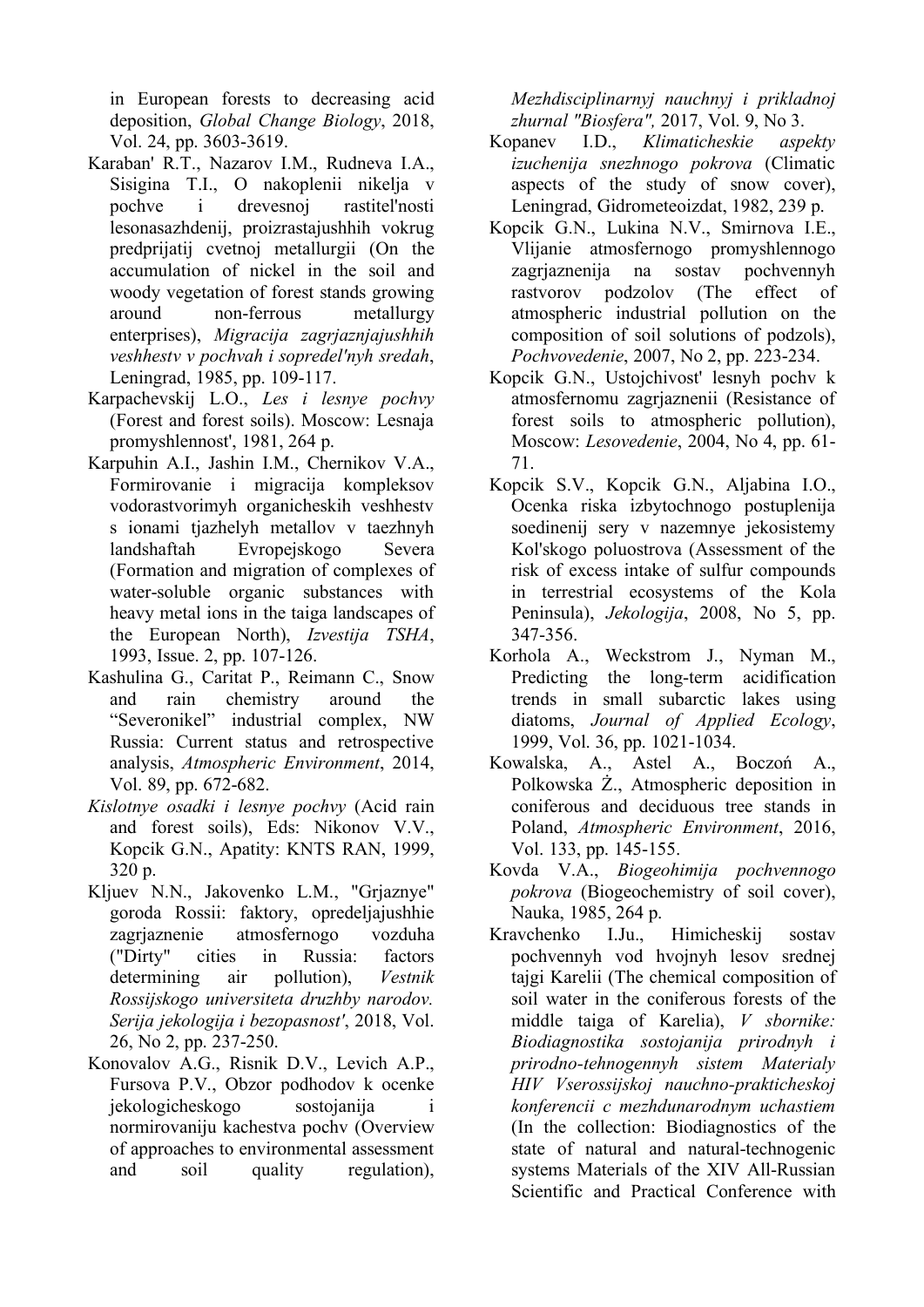international participation), 2016, pp. 330- 335.

- Kristensen H.L., Gundersen P., Callesen I., Reinds G.J., Throughfall nitrogen deposition has different impacts on soil solution nitrate concentration in European coniferous and deciduous forests, Ecosystems, 2004, Vol. 7, pp. 180-192.
- Kudrevatyh I.Ju., Ocenka vzaimosvjazi mezhdu atmosfernym vypadeniem mineral'nogo azota i rastitel'nost'ju v lesnyh jekosistemah (Assessing the relationship between atmospheric deposition of mineral nitrogen and vegetation in forest ecosystems), *Izvestija RAN*. *Serija biologicheskaja*, 2017, No 2, pp. 181-189.
- Kurpatov S.V., Mihajluc A.P., Ivanova O.Ju., Formirovanie tehnogennyh nagruzok himicheskogo zagrjaznenija atmosfernogo vozduha v sovremennyh uslovijah razvitija proizvoditel'nyh sil v Krasnojarskom krae (The formation of technogenic loads and chemical pollution of atmospheric air in modern conditions of development of productive forces in Krasnoyarsk region), *Rossijskij mediko-biologicheskij vestnik imeni akademika I.P. Pavlova*, 2016, Vol. 24, No 4, pp. 17-24.
- Lorenz M., Becher G., *Forest Condition in Europe*, Technical Report of ICP Forests. Work Report of the Thünen Institute for World Forestry 2012/1, ICP Forests, Hamburg, 2012, p. 159.<br>renz M.. Granke
- Lorenz M., Granke O., Deposition measurements and critical loads calculations: monitoring data, results and perspective*, Forest – Biogeosciences and Forestry*, Vol. 2, pp. 11-14.
- Lorenz M., International co-operative programme on assessment and monitoring of air pollution effects on forests – ICP forests, *Water Air Soil Pollut*, 1995, Vol. 85, pp. 1221-1226.
- Lukina N.V., Ershov V.V., Gorbacheva T.T., Orlova M.A., Isaeva L.G., Teben'kova D.N., Assessment of soil water composition in the northern taiga coniferous forests of background territories in the industrially developed region, *Eurasian Soil Science*, 2018, Vol. 51, No 3, pp. 285-297.
- Lukina N.V., Nikonov V.V., *Biogeohimicheskie cikly v lesah Severa v uslovijah ajerotehnogennogo zagrjaznenija*  (Biogeochemical cycles in the forests of the North under aerotechnogenic pollution), Part. 1, Apatity: KNC RAN, 1996, 216 p.
- Lukina N.V., Nikonov V.V., Degradational succession of forest ecosystems in the surroundings of Cu – Ni smelter in theKola Peninsula, *Proceedings of 28th Annual Meeting*, Sudbury, Ontario, 2003, [CDROM].
- Lukina N.V., Nikonov V.V., *Pitatel'nyj rezhim lesov severnoj tajgi* (Nutritional regime of northern taiga forests), Apatity: KNC RAN, 1998, 316 p.
- Lukina N.V., Poljanskaja L.M., Orlova M.A., *Pitatel'nyj rezhim pochv severotaezhnyh lesov* (Nutrient regime of soils of northern taiga forests), Moscow: Nauka, 2008, 342 p.
- Maas R., Grennfelt P., *Towards Cleaner Air*. Scientific Assessment Report 2016. EMEP Steering Body and Working Group on Effects of the Convention on Long-Range Transboundary Air Pollution, 2016, p. 50.
- Martynjuk A.A., Doronicheva E.V., Rykova T.V., Izmenenie himicheskogo sostava prirodnyh osadkov pod pologom sosnovyh nasazhdenij v uslovijah tehnogennogo zagrjaznenija sredy (Changes in the chemical composition of natural rainfall under the canopy of pine plantations under conditions of technogenic pollution), *Lisovij zhurnal*, 2011, No 1, pp. 8-11.
- Marunich S.V., Burov A.S., Kuznecova Ju.N., Nedogarko I.V., Transformacija himicheskogo sostava atmosfernyh osadkov pologom drevostoja juzhnotaezhnyh lesov (The transformation of the chemical composition of precipitation by the canopy of the stand of the southern taiga forests), *Izvestija RAN. Serija geograficheskaja,* 2006, No 4, pp. 52-57.
- Matzner E., Meiwes K.J., Long-term development of element fluxes with bulk precipitation and throughfall in two German forests, *Journal of Environmental Quality Abstract,* 1994, Vol. 23, рр. 162- 166.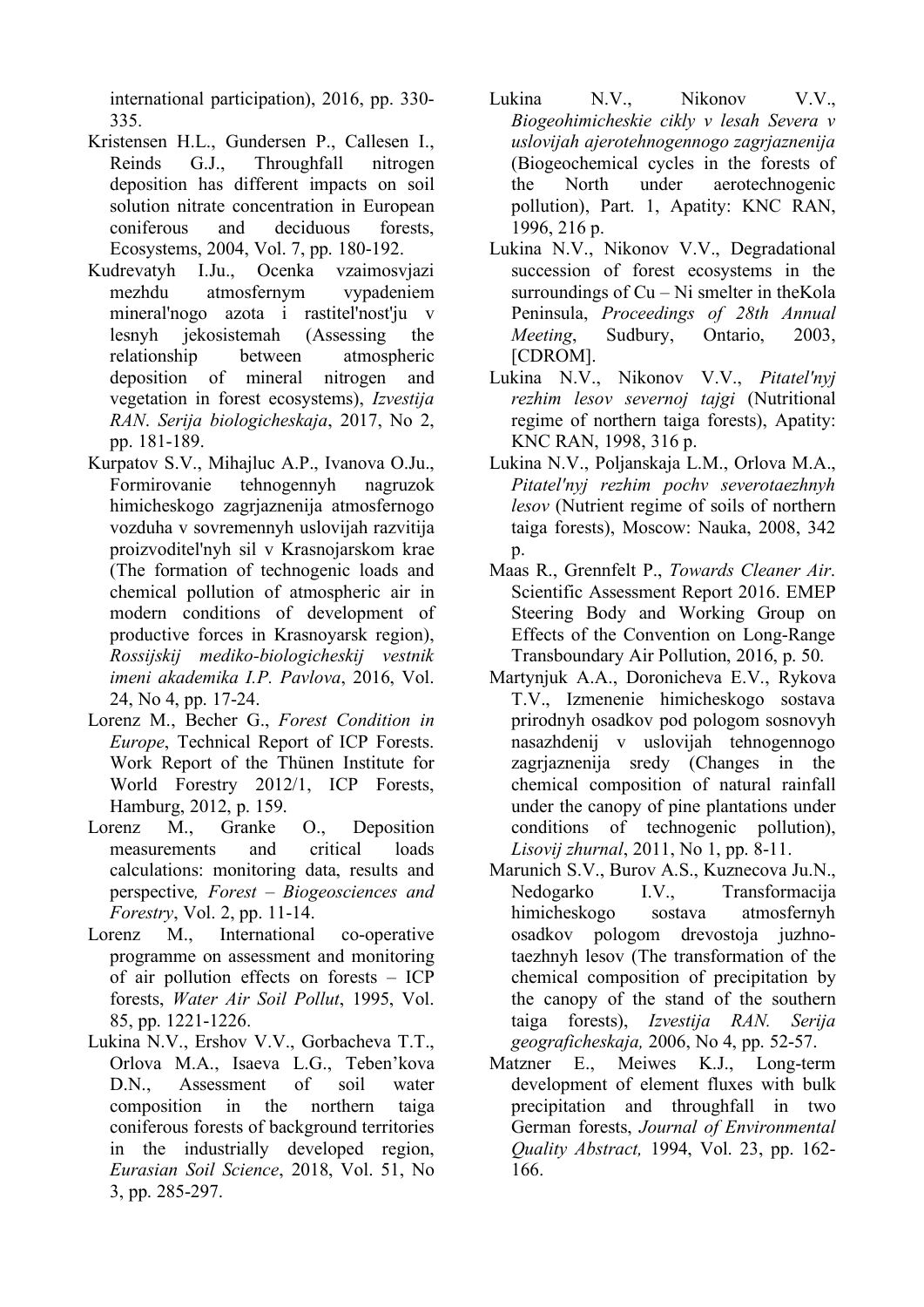- Medvedev L.V., Shitikova T.E., Alekseenko V.A., Transformacija zhidkih atmosfernyh osadkov drevostojami juzhnoj tajgi (na primere Valdaja) (Transformation of liquid atmospheric precipitation by stands of southern taiga (Valdai as an example), *Struktura i funkcionirovanie jekosistem juzhnoj tajgi*, Moscow, 1986, pp. 26-55.
- Morozova R.M., Kulikova V.K., Rol' atmosfernyh osadkov v krugovorote azota i zol'nyh jelementov v elovyh lesah Karelii (The role of precipitation in the nitrogen and ash cycle in the spruce forests of Karelia), *Pochvennye issledovanija v Karelii. Petrozavodsk: In-t lesa KF AN SSSR*, 1974, pp. 143-161.
- Motuzova G.V., Barsova N.Ju., Karpova E.A., Kocharjan A.G., Sostav lizimetricheskih vod pochv Verhnevolzhskih landshaftov (Composition of lysimetric waters of soils of the Upper Volga landscapes), *Pochvovedenie*, 2009, No 2, pp.1-9.
- Motuzova G.V., *Pochvenno-himicheskij jekologicheskij monitoring* (Soil-chemical environmental monitoring). Moscow: MGU, 2001, 85 p.
- Nikonov V.V, Lukina N.V, Bezel' V.S. et al., Rassejannye jelementy v boreal'nyh leash (Scattered elements in boreal forests), Moscow: Nauka, 2004, 616 p.
- Nikonov V.V., Lukina N.V., Vlijanie eli i sosny na kislotnost' i sostav atmosfernyh vypadenij v severo-taezhnyh lesah industrial'no razvitogo regiona (The effect of spruce and pine on the acidity and composition of atmospheric deposition in the north-taiga forests of the industrialized region), *Jekologija*, 2000, No 2, pp. 97- 105.
- Nilsson J., Grennfelt P., *Critical loads for Sulphur and nitrogen*, Miljorapport, 1988, p. 418
- Obolkin V.A., Hodzher T.V., Anohin Ju.A. et al., Kislotnost' atmosfernyh vypadenij v regione Bajkala (Acidity of atmospheric deposition in the Baikal region), *Meteorologija i gidrologija*, 1991, No 1, pp. 55-60.
- Pascaud A., Sauvage S., Coddeville P., Nicolas M., Croisé L., Mezdour A., Probst A., Contrasted spatial and long-term trends

in precipitation chemistry and deposition fluxes at rural stations in France, *Atmospheric Environment*, 2016, Vol. 146, pp. 28-43.

- P'javchenko N.I., Sibereva Z.A., O roli atmosfernoj pyli v pitanii bolot (On the role of atmospheric dust in the nutrition of swamps), *Doklady AN SSSR*, 1959, Vol. 124, No 2, pp. 414-417.
- Pomeroy J.W., Davies T.D., Jones H.G. et al., Transformations of snow chemistry in the boreal forest: accumulation and volatilization, *Hydrol. Process*, 1999, Vol. 13, pp. 2257-2273.
- Pozdnjakov L.K., O roli osadkov pronikajushhih pod polog lesa, v processe obmena veshhestv mezhdu lesom i pochvoj (On the role of sediments penetrating under the forest canopy in the process of metabolism between forest and soil), *Doklady AN SSSR*, 1956, Vol. 107, No 5. pp. 753-756.
- Priputina I.V., Bashkin V.N., Jekologicheskie riski v svjazi s tehnogennym zagrjazneniem okruzhajushhej sredy: analiz podhodov i metodov ocenki (Environmental risks associated with anthropogenic pollution of the environment: analysis of approaches and assessment methods), *Problemy analiza riska*, 2012, Vol. 9, No 5, pp. 4-25.
- Pristova T.A., Vlijanie drevesnogo pologa listvenno–hvojnogo nasazhdenija na himicheskij sostav osadkov (The influence of deciduous-coniferous tree canopy on the chemical composition of sediments), *Lesovedenie*, 2005, No 5, pp. 49-55.
- Pristova, T.A, Vasilevich M.I., Himicheskij sostav snezhnogo pokrova v lesnyh jekosistemah v zone ajerotehnogennogo vlijanija celljulozno-bumazhnogo proizvodstva (CBP) (The chemical composition of the snow cover in forest ecosystems in the area of aerotechnogenic influence of pulp and paper production (PPI), *Izvestija Samarskogo nauchnogo centra Rossijskoj akademii nauk,* 2010, Vol. 12, No 1(9), pp. 2313-2316.
- Ratkin N.E., Asming V.Je., Koshkin V.V., Vlijanie prirodnyh lokal'nyh faktorov na zagrjaznenie snezhnogo pokrova (na primere Pechengskogo rajona) (The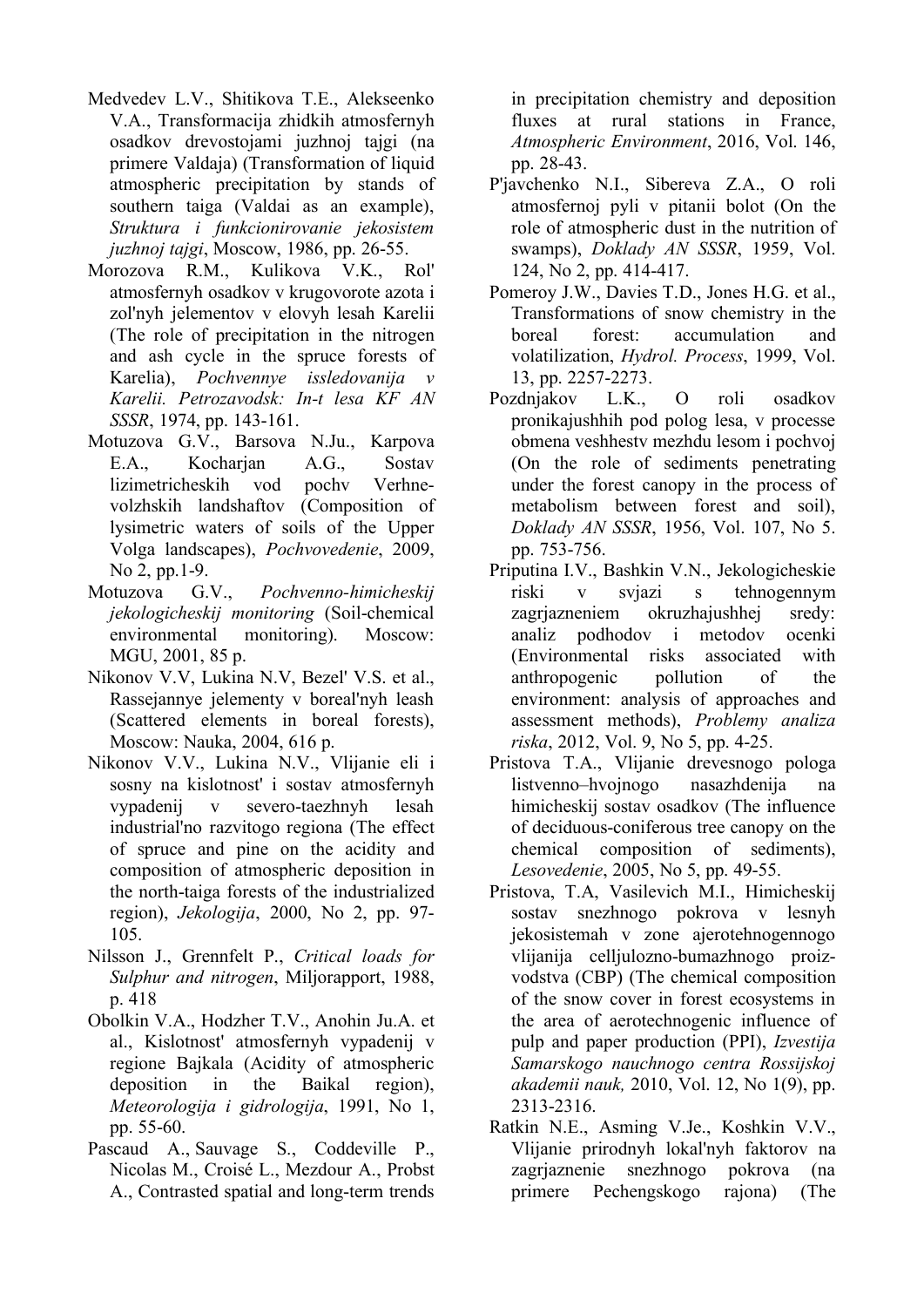influence of natural local factors on snow cover pollution (by the example of the Pechenga district)), *Vestnik MGTU*, 1988, Vol. 1, No 3, pp. 151-160.

- Ratkin N.E., Kolichestvennaja ocenka ajerotehnogennogo potoka veshhestva na podstilajushhuju poverhnost' raschetnym metodom (Quantitative assessment of aerotechnogenic substance flow to the underlying surface by calculation method), *Vestnik MGTU*, 2000, Vol. 3, No 1, pp. 145-164.
- Raudina T.V., Pochvennyj rastvor: ot klassicheskih predstavlenij k sovremennym ponjatijam (Soil solution: from classical concepts to modern concepts), *Reflection Bio-Geo-antropospheral interactions in soils and soil cover*, Collection of materials V International Scientific Conference, dedicated to the 85th anniversary of the opening of the first university department of Soil Science in Siberia September 7-11, 2015, Tomsk, Russia, 2015, pp. 87-93.
- Reinds G.J., Groenenberg J.E., Vrieset W., Critical Loads of copper, nickel, zinc, arsenic, chromium and selenium for terrestrial ecosystems at a European scale, *Wageningen, Alterra*, 2006, p. 46.
- Robakidze E.A., Torlopova N.V., Bobkova K.S., Himicheskij sostav zhidkih atmosfernyh osadkov v starovozrastnyh el'nikah srednej tajgi (The chemical composition of liquid atmospheric precipitation in old-growth spruce forests of the middle taiga), *Geohimija*, 2013, No 1, pp. 72-83.
- Rode A.A., *Pochvovedenie* (Soil science). Moscow: Goslesbumizdat, 1955, 524 p.
- Sawicka K., Monteith D.T., Vanguelova E.I., Wade A.J. Clark J.M., Fine-scale temporal characterization of trends in soil water dissolved organic carbon and potential drivers, *Ecological Indicators*, 2016, Vol. 68, pp. 36-51.
- Schöpp W., Posch M., Mylona S., Johansson M Long-term development of acid deposition (1880–2030) in sensitive freshwater regions in Europe, *Hydrol Earth Syst Sci*, 2003, pp. 436-446.
- Shepel' K.S., Geoekologicheskaya otsenka zagryazneniya pochv v rayone raspolozheniya predpriyatiya gorno-

metallurgicheskogo kompleksa Urala (Geoecological assessment of soil pollution in the area of the mining and metallurgical complex of the Ural), *Problemy nedropol'zovaniya*, 2019, No 2, pp. 171-176.

- Shil'cova G.V., Rol' sosnovyh biogeocenozov zapovednika «Kivach» v formirovanii kislotnosti i sostava prirodnyh vod (The role of pine biogeocenoses of the Kivach reserve in the formation of acidity and composition of natural waters), *Trudy Karel'skogo nauchnogo centra RAN*, issue 10, Petrozavodsk, 2006, pp. 173-179.
- Smit U.H., *Les i atmosfera* (Forest and atmosphere), Moscow: Progress, 1985, 430 p.
- Sultanbaeva R.R., Kopcik G.N., Smirnova I.E., Kopcik S.V., Postuplenie i migracija rastvorimogo organicheskogo ugleroda v pochvah lesnyh jekosistem podzony shirokolistvenno-hvojnyh lesov (Input and migration of dissolved organic carbon in soils of forest ecosystems of deciduousconiferous forests subzone), *Vestnik Moskovskogo universiteta. Ser. 17: Pochvovedenie*, 2015, No 4, pp. 37-42.
- Svedrup H., Warfvinge P., Effect of soil acidification on the growth of trees and plants as expressed by the (Ca+Mg+K)/Al ratio, *Reports in Environmental Engineering and Ecology*, 1993, Vol. 2, pp. 123.
- Tentjukov M.P., Osobennosti formirovanija zagrjaznenija snezhnogo pokrova: moroznoe kondensirovanie tehnogennyh jemissij (na primere rajonov neftedobychi v bol'shezemel'skoj tundre) (Features of the formation of snow cover pollution: frosty condensation of technogenic emissions (on the example of oil production areas in the Bolshezemelskaya tundra), *Kriosfera zemli*, 2007, Vol. 11, No 4, pp. 31-41.
- Thimonier A., Measurement of atmospheric deposition under forest canopies: Some recommendations for equipment and sampling design, *Environmental Monitoring and Assessment*, 1998, Vol. 52, pp. 353-387.
- Thimonier A., Schmitt M., Waldner P., Rihm B., Atmospheric deposition on Swiss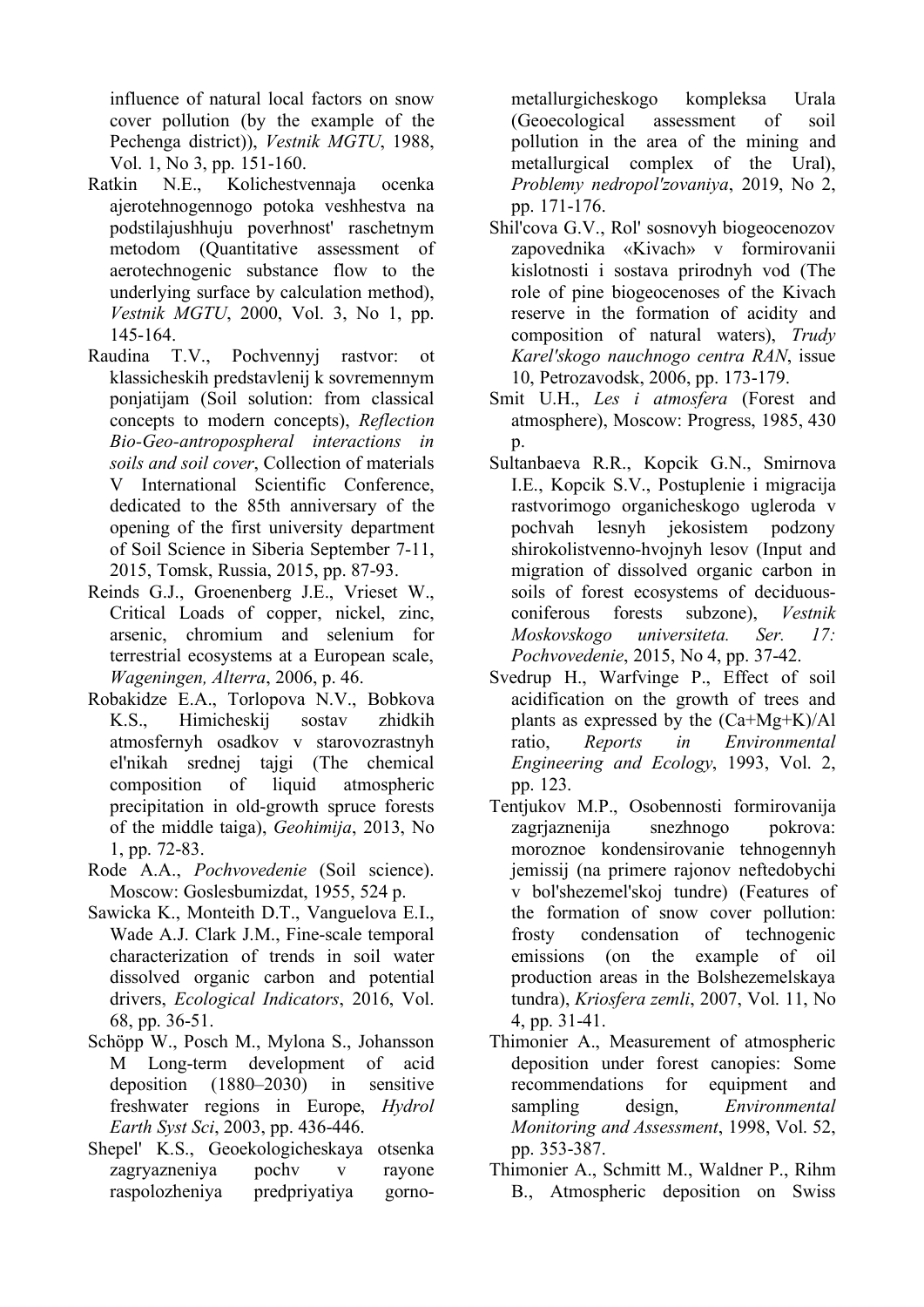Long-term forest ecosystem research (LWF) plots, *Environmental Monitoring and Assessment*, 2005, Vol. 104, pp. 81- 118.

- *Tjazhelye metally v okruzhajushhej srede*  (Heavy metals in the environment), Moscow: Izd-vo MGU, 1980, 80 p.
- Trubicina O.P., Analiz geojekologicheskogo sostojanija atmosfernogo vozduha i osadkov severa Russkoj ravniny po dannym monitoring (Analysis of the geoecological state of atmospheric air and precipitation in the north of the Russian Plain according to monitoring data), *Vestnik Pomorskogo universiteta. Ser: Estestvennye nauki*, 2008, No 3, pp. 35-42.
- Uchvatov V.P., Glazovskij N.F., Transformacija himicheskogo sostava prirodnyh vod v lesnom landshafte kak pokazatel' ego biogeohimicheskogo funkcionirovanija (The transformation of the chemical composition of natural waters in a forest landscape as an indicator of its biogeochemical functioning), *Izvestija AN SSSR*. *Ser. Geogr*, 1984, No 1, pp. 101- 109.
- Waldner P., Schaub M., Graf Pannatier E., Schmitt M., Thimonier A., Walthert L., Atmospheric Deposition and Ozone Levels in Swiss Forests: Are Critical Values Exceeded, *Environmental Monitoring and Assessment*, 2007, Vol. 128, pp. 5-17.
- Waldner P., Thimonier A., Graf Pannatier E. et al., Exceedance of critical loads and of critical limits impacts tree, *Annals of Forest Science*, 2015, Vol. 72, pp. 929- 939.
- van Dobben, H., De Vries W., Relation between forest vegetation, atmospheric deposition and site conditions at regional and European scales, *Environmental Pollution*, Vol. 158, pp. 921-933.
- Vanguelova E.I., Benham S., Pitman R. et al., Durrant Houston T. Chemical fluxes in time through forest ecosystems in the UK - Soil response to pollution recovery, *Environmental Pollution*, Vol. 158, pp. 1857-1869.
- Vasilenko V.N., Nazarov I.M., Fridman Sh.D., Issledovanie dal'nego perenosa sul'fatov v Sovetskoj Arktike po

zagrjazneniju snezhnogo pokrova (Study of the long-range transport of sulfates in the Soviet Arctic on snow pollution), *Meteorologija i gidrologija,* 1985, No 4, pp. 114-117.

- Vernadskij V.I., *Izbrannye sochinenija* (Selected Works), Moscow: Izd-vo AN SSSR, 1960, 420 p.
- Verstraeten A., Neirynck J., Genouw G., Cools N., Roskmans P., Hens M., Impact of declining atmospheric deposition on forest soil solution chemistry in Flanders, Belgium, *Atmospheric Environment,* 2012, Vol. 62, pp. 50-63.
- Voejkov A.I., *Vlijanie snegovoj poverhnosti na klimat* (The effect of snow on climate), Leningrad; Moscow, Izd-vo AN SSSR, 1949, Vol. 2, 531 p.
- Voevodova Z.I., Vozmozhnost' opredelenija vlijanija zagrjaznenija atmosfery na vodnye resursy putem otbora prob snega. *in: Vlijanie hozjajstvennoj dejatel'nosti cheloveka na vodnye resursy Komi ASSR* (The impact of human activities on the water resources of the Komi ASSR), Syktyvkar, 1979, pp. 80-88.
- Vorobejchik E.L., Kajgorodova S.Ju., Mnogoletnjaja dinamika soderzhanija tjazhelyh metallov v verhnih gorizontah pochv v rajone vozdejstvija medeplavil'nogo zavoda v period sokrashhenija ob'emov ego vybrosov (Long-term dynamics of the content of heavy metals in the upper horizons of soils in the area affected by the smelter during the period of reduction of its emissions), *Pochvovedenie*, 2017, No 8, pp. 1009- 1024.
- Yelpatyevsky P.V., *Geohimija migracionnyh potokov v prirodnyh i prirodnotehnogennyh sistemah* (Geochemistry of migration flows in natural and naturaltechnical systems), Moscow: Nauka, 1993, 253 p.
- Zajceva A.O., Tehnogennye istochniki himicheskogo zagrjaznenija atmosfery Krasnojarskogo kraja (Technogenic sources of cemical pollution sources of the atmosphere Krasnoyarsk region), *Aktual'nye problemy aviacii i kosmonavtiki*, 2016. Vol.1, No 12, pp. 956- 958.